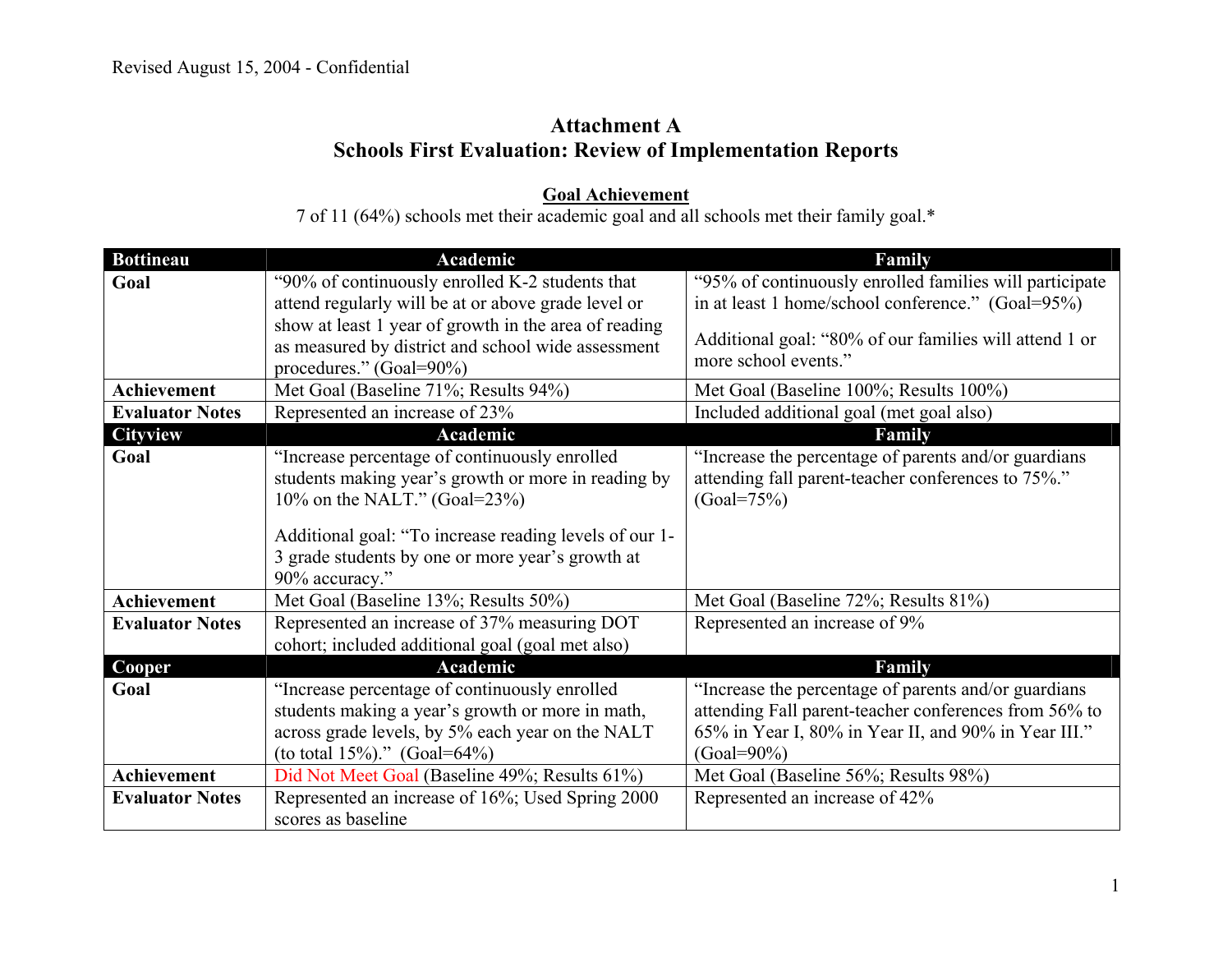| Franklin               | Academic                                                        | Family                                                   |
|------------------------|-----------------------------------------------------------------|----------------------------------------------------------|
| Goal                   | "Improve student achievement in reading; 60% of                 | "Increase the frequency of parent visitation to our      |
|                        | current $6th$ grade students, who have been                     | school and/or participation in school events each year   |
|                        | continuously enrolled in Franklin, will pass the                | by at least $5\%$ ." (Goal=Increase #s).                 |
|                        | MBST in 2004." (Goal=60%)                                       |                                                          |
| Achievement            | Did Not Meet Goal (Results 40%)                                 | Met Goal (Baseline 122 visited; Results 170)             |
| <b>Evaluator Notes</b> | Missed goal by 20%; followed cohort                             | Student enrollment stable from 2002 to 2003; 2001        |
|                        |                                                                 | data was reported as unreliable at meetings              |
| <b>Jordan Park</b>     | Academic                                                        | Family                                                   |
| Goal                   | Increase the number of students NOT "in the low                 | "Each year, we would increase the number of families     |
|                        | category by 15% in the two focus areas by the end of            | from the two focus grade levels participating in a       |
|                        | the grant cycle." $(Goal = 57.6%)$                              | training by $15\%$ ." (Goal=63%)                         |
| Achievement            | Did Not Meet Goal (Baseline 42.6%; Results 52.4%)               | Met Goal (Baseline 18%; Results 74%)                     |
| <b>Evaluator Notes</b> | Represented an increase if 9.8%                                 | Represented an increase of 56%                           |
| <b>North Star</b>      | Academic                                                        | Family                                                   |
| Goal                   | "Increase the percentage of continuously enrolled               | "15% of the families will be represented during he first |
|                        | students making a year's growth in reading by 5%                | year. At the end of the third year, the level of family  |
|                        | each year on the NALT." (Goal=29%)                              | involvement will increase by $10\%$ ." (Goal=96%)        |
| Achievement            | Met Goal (Baseline 14%; Results 48%)                            | Met Goal (Baseline 86%; Results 98%)                     |
| <b>Evaluator Notes</b> | Reported an increase of 34%; Spring 2000-01 was                 | Represented an increase of 12%                           |
|                        | baseline (n=7 second graders); followed cohort                  |                                                          |
| <b>Parkview</b>        | Academic                                                        | Family                                                   |
| Goal                   | "Increase percentage of continuously enrolled 2, 3,             | "Increase completion of ILP conferences to 90%."         |
|                        | and 4 <sup>th</sup> grade students as of spring 2001 who are on | $(Goal = 90\%)$                                          |
|                        | track to pass the MBST by 5% each year as predicted             | Additional goal: "Monitor increased use of math          |
|                        | by the NALT." (Goal for Cohort 1=48%; Cohort                    | backpacks to insure that 85% of continuously enrolled    |
|                        | $2=35\%$ ; Cohort 3=60%)                                        | families have signed over at least one backpack."        |
| <b>Achievement</b>     | Met Goal (Baseline for Cohort 1=33%, Cohort                     | Met Goal (Baseline 77%; Results 97%)                     |
|                        | 2=25%, and Cohort 3=55%; Results for Cohort 1                   |                                                          |
|                        | 71%, Cohort 2 38%, and Cohort 3 69%)                            |                                                          |
| <b>Evaluator Notes</b> | Tracked three separate cohorts to represent an                  | Represented an increase of 20%; Included additional      |
|                        | increase from 13% to 38%.                                       | goal (met goal also)                                     |